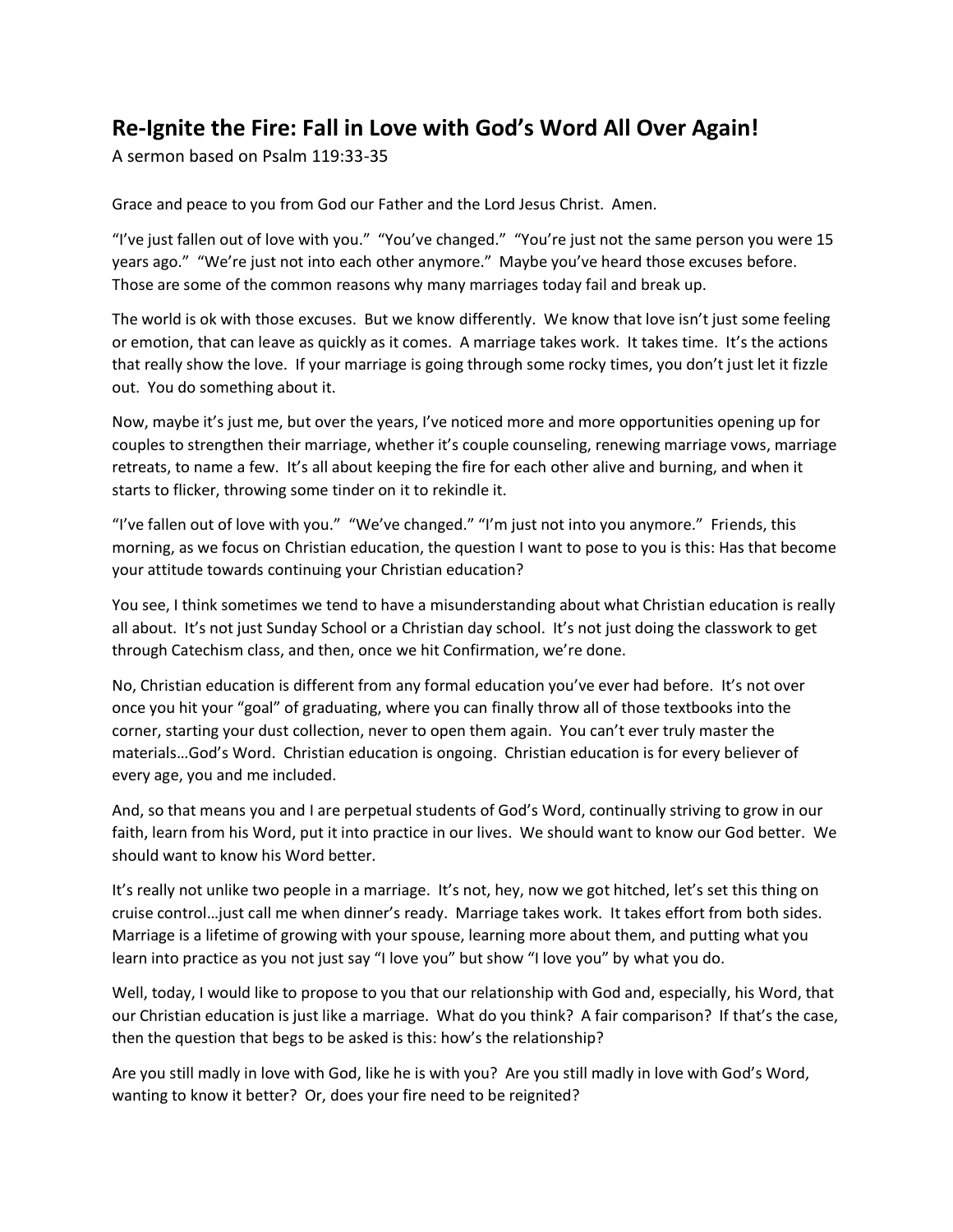You see, God isn't the one who has changed. Not one bit. But I have. You have. Just look again at our verses from Psalm 119, "Teach me to follow your decrees, and I will keep them to the end…Give me understanding, and I will obey [your law] with all my heart…Direct me in the path of your commands, for there I find delight."

Friends, those are promises. Those are our vows. God's kept his side, using his Word to teach us, give us understanding, certainly to direct us in godly living. But how faithful have we been on our part?

You know, there's one word in this entire section that sticks out to me, and maybe it does to you, too. Can you see it? The word is delight. How many of you would say 'delight' is the first word that comes to mind when you think about God's Word and his commands? Sadly, not me.

Why not? What's happened? I see the children running out of Sunday School, so enthusiastic and excited to share the Bible story they learned that day, how they were taught something completely new about their God. And maybe you were that way when you were younger. But I've never seen an adult, myself included, hop out of their seats after a Sunday sermon or Bible Class, just bubbling, "Today, God, in his Word, taught me all about church discipline, winning a falling brother or sister in Christ back to the family, back to repentance, and I'm just so thankful and excited to be learning, whether it's something new or reviewing something I had forgotten. I can't wait to go back next week!"

Why not? Is it what I call the "post-graduation exhaustion," when you're fresh out of college, or the seminary, and having spent the past almost 20 years studying and learning, and you just need a break? Or that I already graduated, got confirmed, so that means I know the Bible already. There's nothing new in here for me.

Does the material not excite you? Is God's Word too boring? Do you feel it takes too much time to continue your Bible education? That extra hour could be better spent somewhere else?

Or maybe it's this…in our 2nd lesson, Peter writes about how God's Word contains some hard things to understand. So, for you, does it come down to willingness? Am I willing to be taught from God's Word for those difficult teachings? Or do I want to continue in my opinion of what I think Scripture ought to say? Do I want to learn from God's Word and obey it, especially the law, when it's in my face, telling me I'm sinful?

Friends, as we saw over the past several weeks in studying the 10 Commandments, it starts with attitude. What's yours? Where is your heart? Where has the delight gone?

Honestly, the answer is going to be different for every one of us. But the truth is, the delight, the fire, the love for God and, especially, for his Word is either gone or fading because of sin. Satan, trying to grab hold of us and break the marriage. Satan, whispering in your ears, "You don't need that. You don't need God. You don't need his Word. You don't need him nagging you, telling you every moment how you should be living, and then getting on your case every time you screw up." Satan, desperately trying to snuff out the fire in that relationship so that he can start an exclusive relationship with every one of us…in the fires of hell.

It should be God saying to us, "You've changed. You're falling out of love with me. You're not the same person you were how many years ago, back when you really loved my Word…"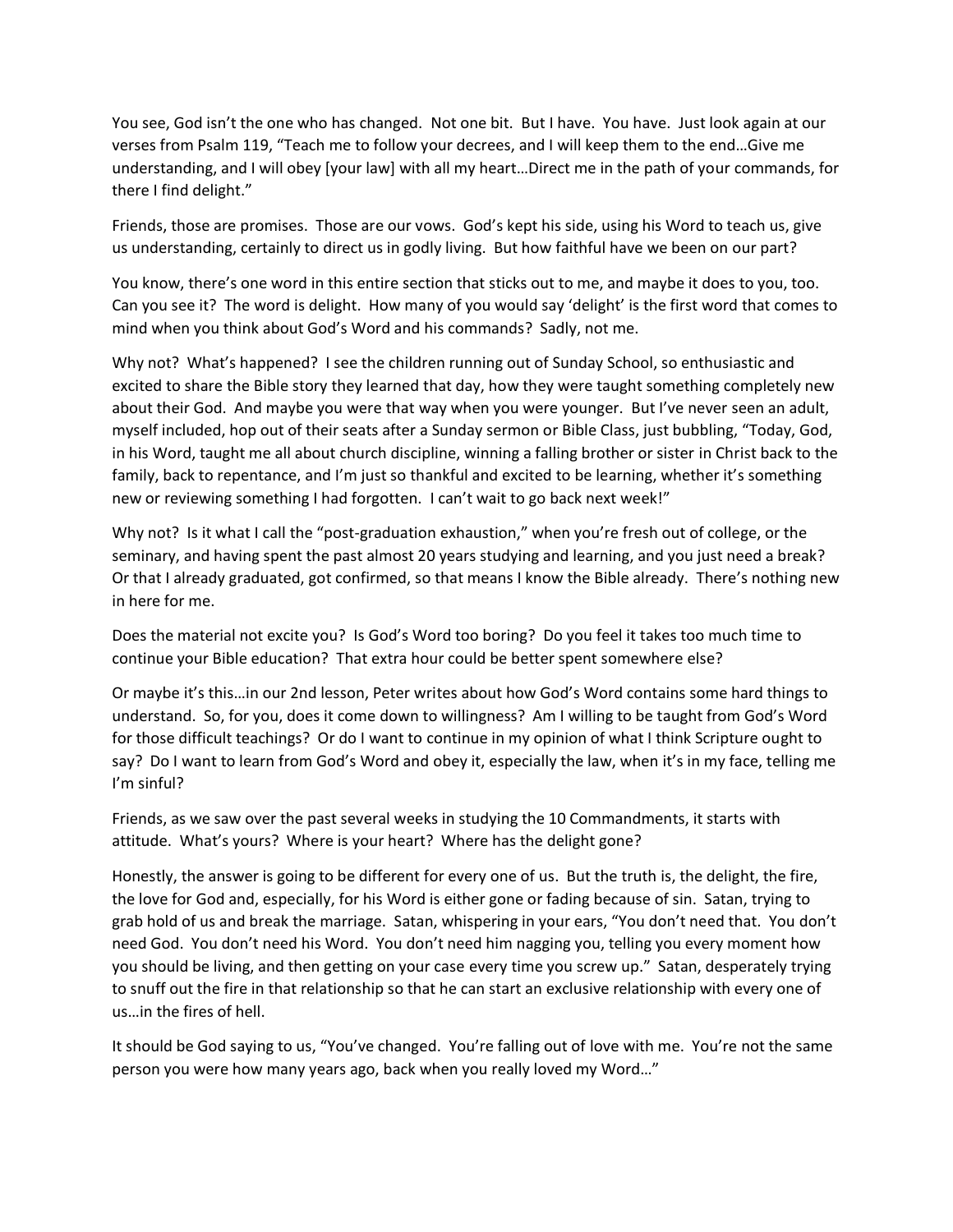I don't want that. You don't want that. God doesn't want that. It's time to get help. Today, right now, attend a retreat with the love of your life. The main topic? Salvation.

Isn't that what Christian education is all about? It all points to salvation. It's all about Jesus. It's all about love. It's about learning the greatest news there is. Yes, when I study God's Word, I come face to face with my sins. But I also come face to face with my Savior.

He lived. Jesus didn't just live as a regular human being. He was different. Though he was tempted, he was sinless. He was perfect. He died. He was perfect, but we aren't. So love drove Jesus to the cross, where he died, bearing all of our sins and forgiving all our sins He rose. The proof that right now, we each have a place in heaven. The proof that every one of us will live because Jesus lives and has conquered sin, death, and the devil.

That's what Christian education is all about. Everything points to Christ. We might not always delight in him or in his words, but his delight has always been us. He's been devoted to us, through thick and thin. And when our fire may have been dwindling, his never stopped burning.

That's what Christian education is all about. Yes, the story isn't new, but it certainly never gets old. I can hear about the forgiveness I have in Jesus in a sermon week after week after week and the message never stops comforting me.

And if that's the case, how could we not delight in God's Word? How could we not delight in continuing to hear God's Word, to read it, to study it, to learn it? Our motivation certainly isn't lacking. Just look at what the verse prior to our sections says, "I run in the path of your commands, for you have set my heart free. That's our motivation! Our hearts are set free, won from the fires, and now they have been set on fire for God.

Our loving God has given us a precious trust in the form of his Word, and you and I get to guard it. That doesn't mean hiding it in the closet so no one can get to it, including you. No, he wants us to fall in love with him all over again. He wants be in his Word because that's where a strong and loving relationship with God is nurtured, through a continued study of his Word.

Friends, as we begin another "school year" here at Light of the World, it's time to rekindle that fire. It's time to open that Bible back up. It's time to fall in love with your loving God all over again. And here's how you can do it…

Step 1 - Repent of the sin. I've stayed away from you for far too long, God. I haven't desired to have that same relationship with you as you want with me, that you've done everything you could, including sacrificing your own Son, so you could be with me.

Step 2 – Appreciate and love the forgiveness you have in Christ. You have been set free from sin. You're free! You're free to have that exclusive relationship with your Lord.

Step 3 - Make the time for God. He's got all the time in the world for you! Nothing else is more important in this life than God. Time spent with God in his Word is time well spent. I guarantee it!

Step 4 – And this one's simple. Open up your Bible and read it. When you have questions that life poses, look to Scripture. When you can't seem to find the answers, ask your pastor. There's nothing more that I love than to have you ask me questions about God's Word. I spent 8 years training for this.